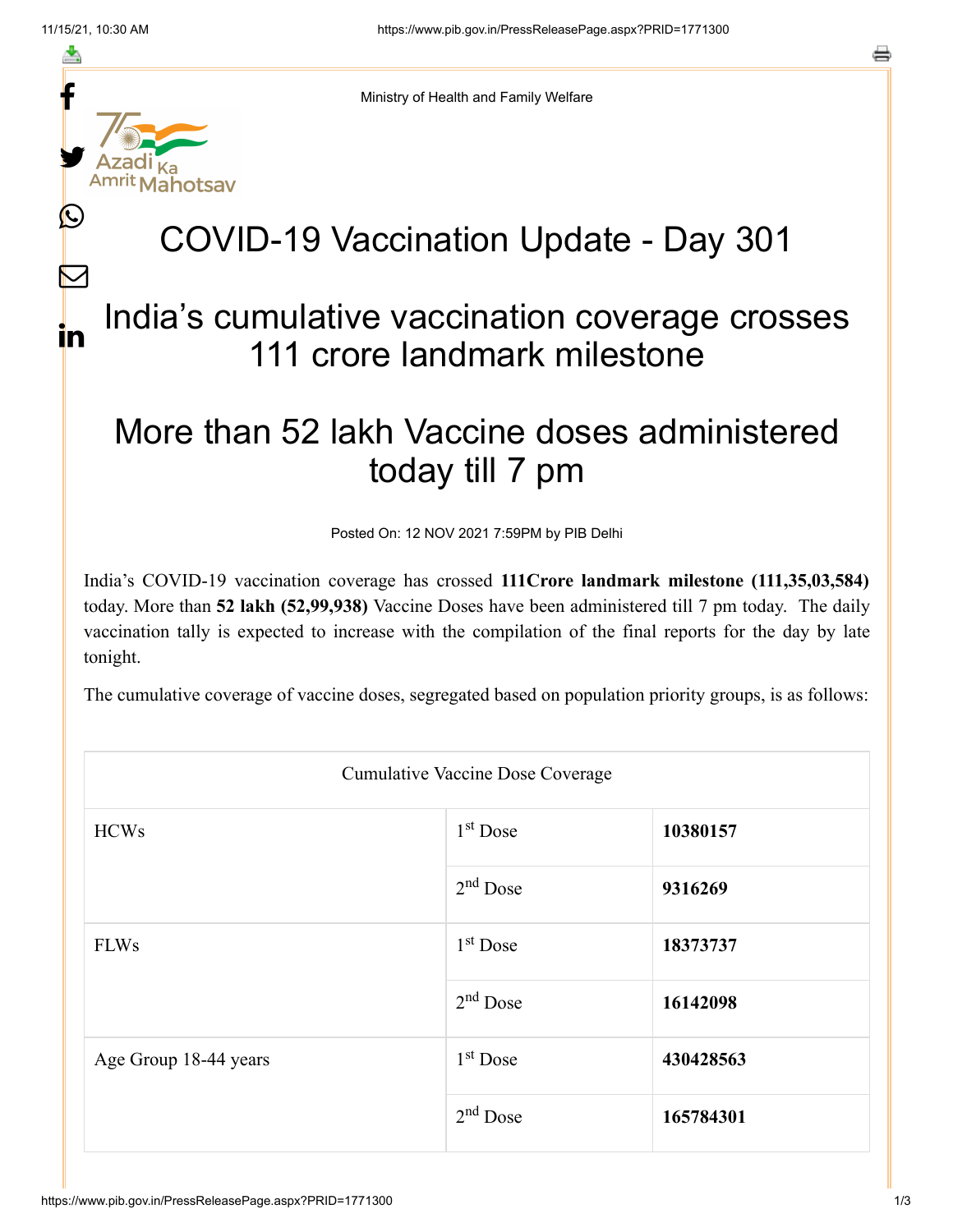| f        | Age Group 45-59 years                        | 1 <sup>st</sup> Dose | 177773611  |
|----------|----------------------------------------------|----------------------|------------|
|          |                                              | $2nd$ Dose           | 103521926  |
|          | Over 60 years<br>$\bigcirc$                  | 1 <sup>st</sup> Dose | 111414892  |
| $\nabla$ |                                              | $2nd$ Dose           | 70368030   |
| in       | Cumulative 1 <sup>st</sup> dose administered |                      | 748370960  |
|          | Cumulative $2nd$ dose administered           |                      | 365132624  |
|          | Total                                        |                      | 1113503584 |

Today's achievement in the vaccination exercise, segregated by population priority groups, is as follows:

| Date: $12^{th}$ November, 2021 (301 <sup>st</sup> Day) |            |         |  |  |
|--------------------------------------------------------|------------|---------|--|--|
| <b>HCWs</b>                                            | $1st$ Dose | 105     |  |  |
|                                                        | $2nd$ Dose | 8537    |  |  |
| <b>FLWs</b>                                            | $1st$ Dose | 199     |  |  |
|                                                        | $2nd$ Dose | 18036   |  |  |
| Age Group 18-44 years                                  | $1st$ Dose | 1113536 |  |  |
|                                                        | $2nd$ Dose | 2608136 |  |  |
| Age Group 45-59 years                                  | $1st$ Dose | 257370  |  |  |
|                                                        | $2nd$ Dose | 762832  |  |  |
| Over 60 years                                          | $1st$ Dose | 151088  |  |  |
|                                                        |            |         |  |  |